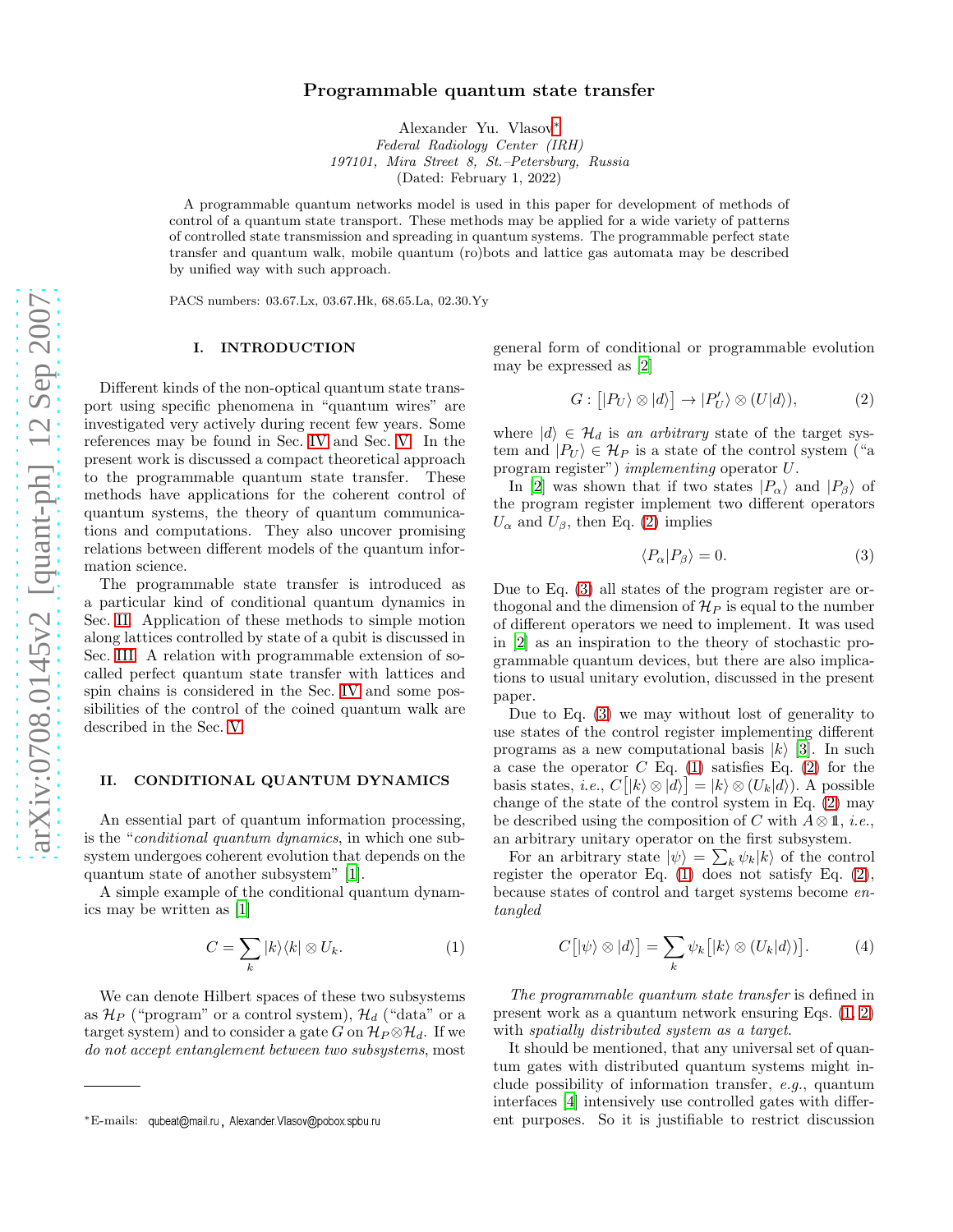here to more specialized class of quantum networks described by Eq. [\(1\)](#page-0-4) displaying a correspondence principle with standard transport models like lattice gases and random walks.

#### <span id="page-1-1"></span>III. QUANTUM BOTS ON LATTICES

Perfect cloning of arbitrary unknown quantum states is forbidden [\[5](#page-3-4)] and we may limit consideration to transmission without proliferation. A simple model of such a transfer is a linear lattice with  $N$  sites, two-dimensional control space, and evolution described by Eq. [\(1\)](#page-0-4) with  $U_0 = U_1^* = U$ , where U is the shift operator

<span id="page-1-2"></span>
$$
B = |0\rangle\langle 0| \otimes U + |1\rangle\langle 1| \otimes U^*, \quad U_{ij} = \delta_{i,j+1 \mod N}. \tag{5}
$$

It may be considered as a rudimentary version of a quantum robot [\[6](#page-3-5)], and a term "quantum bot" or "qubot" was suggested for such a system [\[7,](#page-3-6) [8\]](#page-3-7).

In fact, Eq. [\(5\)](#page-1-2) corresponds to quantum mechanical notation for a simplest example of one-dimensional invertible lattice gas cellular automaton (LGCA) [\[9](#page-3-8)] with "control bit" denoting direction of motion. A similar model is also known in the theory of quantum cellular automata [\[10\]](#page-3-9) and coined quantum walks [\[11](#page-3-10)]. The Eq. [\(5\)](#page-1-2) corresponds to cyclic boundary condition and similar quantum extensions for boundaries with reflections and multidimensional lattices may be also constructed using classical LGCA [\[7,](#page-3-6) [8,](#page-3-7) [9,](#page-3-8) [10\]](#page-3-9).

It is possible to quantize the "almost classical" model of the state transfer Eq. [\(5\)](#page-1-2) and adapt it for quantum control or computations with higher dimensional systems [\[12,](#page-3-11) [13\]](#page-3-12). For example, in the quantum case it is possible to consider "n-th roots" of the operator  $U$  with properties  $R^n = U$  and a related question about *continuous* generalization of this discrete time model using the limit  $n\rightarrow\infty$  and even about the Hamiltonian of such evolution.

There is quite straightforward approach to such a question [\[7\]](#page-3-6) using diagonalization of U by the discrete Fourier transform  $F_{jk} = e^{2\pi i jk/N} / \sqrt{N}$ , *i.e.*, a discrete analogue of transition between coordinate and momenta spaces

<span id="page-1-3"></span>
$$
U = F^*VF, \quad V_{kj} = e^{2\pi i k/N} \delta_{kj}.
$$
 (6)

The matrices V and U form so-called Weyl pair and in continuous limit U corresponds to translation operator  $\exp(i\tau p): \psi(x) \to \psi(x+\tau)$  [\[14\]](#page-3-13).

Due to Eq. [\(6\)](#page-1-3) it is possible to suggest an expression for family of "roots"  $U(\alpha)$ ,

<span id="page-1-4"></span>
$$
U(\alpha) = F^*V(\alpha)F, \quad V_{kj}(\alpha) = e^{2\pi i \alpha k/N} \delta_{kj} \tag{7}
$$

where  $U(\alpha)U(\beta) = U(\alpha + \beta)$ ,  $U(1) = U$  and  $R^n = U$ for  $R = U(1/n)$ . A family of operators  $U(\alpha)$  and  $V(\beta)$ resembles the Weyl system for continuous case [\[15\]](#page-3-14), but satisfy necessary Weyl commutation relations only for an integer  $\alpha$ ,  $\beta$  and should be discussed elsewhere. It is also possible to suggest a Hamiltonian  $H_U$  for the gate U

<span id="page-1-5"></span>
$$
H_U = F^* K F, \quad K_{kj} = 2\pi k \delta_{kj} / N, \quad e^{iH_U t} = U(t). \tag{8}
$$

Hamiltonians for networks with more general topology are discussed in [\[16\]](#page-3-15). Coefficients of the matrices Eq. [\(7\)](#page-1-4) and the Hamiltonian Eq. [\(8\)](#page-1-5) may be simply calculated directly [\[7](#page-3-6), [17](#page-3-16)]

<span id="page-1-8"></span>
$$
U_{jk}(\alpha) = \mathring{s}_N(k - j + \alpha), \quad \mathring{s}_N(x) \equiv \frac{e^{i\varpi x} \sin(\pi x)}{N \sin(\pi x/N)}, \tag{9}
$$

where  $\varpi \equiv \pi (N-1)/N$ ,

<span id="page-1-7"></span>
$$
(H_U)_{jj} = \varpi, \quad (H_U)_{jk} = \frac{2\pi/N}{1 - e^{2\pi i(k-j)/N}}, \quad j \neq k. \tag{10}
$$

Using Eq. [\(8\)](#page-1-5), a Hamiltonian of the conditional evolution Eq. [\(5\)](#page-1-2) may be represented as

<span id="page-1-9"></span>
$$
H_{\perp} = |0\rangle\langle 0| \otimes H_U - |1\rangle\langle 1| \otimes H_U = \sigma_z \otimes H_U. \qquad (11)
$$

Similar models may switch over different outputs in according to a state of control. Let us consider twodimensional control space  $\mathcal{H}_P$ , two coupled lattices with Hilbert space  $\mathcal{H}_{2N} = \mathcal{H}_2 \otimes \mathcal{H}_N$  as a target, and the Hamiltonian

<span id="page-1-6"></span>
$$
H_{\dot{=}} = \mathbb{1} \otimes (\mathbb{1} \otimes H_U) + \frac{2}{N-1} |1\rangle\langle 1| \otimes (\sigma_x \otimes \mathbb{1}) \qquad (12)
$$

on  $\mathcal{H}_P \otimes (\mathcal{H}_2 \otimes \mathcal{H}_N)$ . It corresponds to transmission along one lattice for state  $|0\rangle$  of control qubit with additional switch between two lattices for  $|1\rangle$ .

The Eq. [\(12\)](#page-1-6) is a degenerated case of "chessman" Hamiltonian for two-dimensional  $m \times n$  lattice [\[7\]](#page-3-6), *i.e.*,  $H_{*} = \sum_{k,j} |k, j\rangle\langle k, j| \otimes (k \mathbb{1} \otimes H_{U} + jH_{U} \otimes \mathbb{1}),$  where  $(k, j)$  are directions of moves.

The Eq. [\(10\)](#page-1-7) describes a Hamiltonian with long-range interaction and the attenuation law approximately proportional to  $|j - k|^{-1}$  for  $N \gg |j - k|$ . Such a Hamiltonian may produce some problem with precise experimental engineering. It would be good to find an equivalent Hamiltonian with nearest-neighbour interaction and it is discussed in the next section.

The Eq. [\(9\)](#page-1-8) shows, that only for integer  $\alpha = n$  state is localized  $U(n)|0\rangle = |n\rangle$ , contrary to a nonlocal distribution  $U(\alpha)|0\rangle = \sum_k \dot{s}_N(\alpha - k)|k\rangle$  for real  $\alpha$ .

#### <span id="page-1-0"></span>IV. PERFECT STATE TRANSFER

In [\[18\]](#page-3-17) was suggested a Hamiltonian for the quantum spin chain for the perfect state transfer. Let us show, that up to change of basis it produces the same evolution as  $H_U$  in Eq. [\(8\)](#page-1-5). It is known [\[19](#page-3-18)], that the Hamiltonian for a Heisenberg chain used in [\[18](#page-3-17)] is immediately related with a Hamiltonian for one particle on a lattice with tunnelling between neighbor sites, i.e, with a basic model of the present paper.

Similar lattice and graph analogues of the chain networks are also well known in the quantum information science [\[22\]](#page-3-19). Here is suggested for simplicity, that for the transport of a qubit state is used dual-rail encoding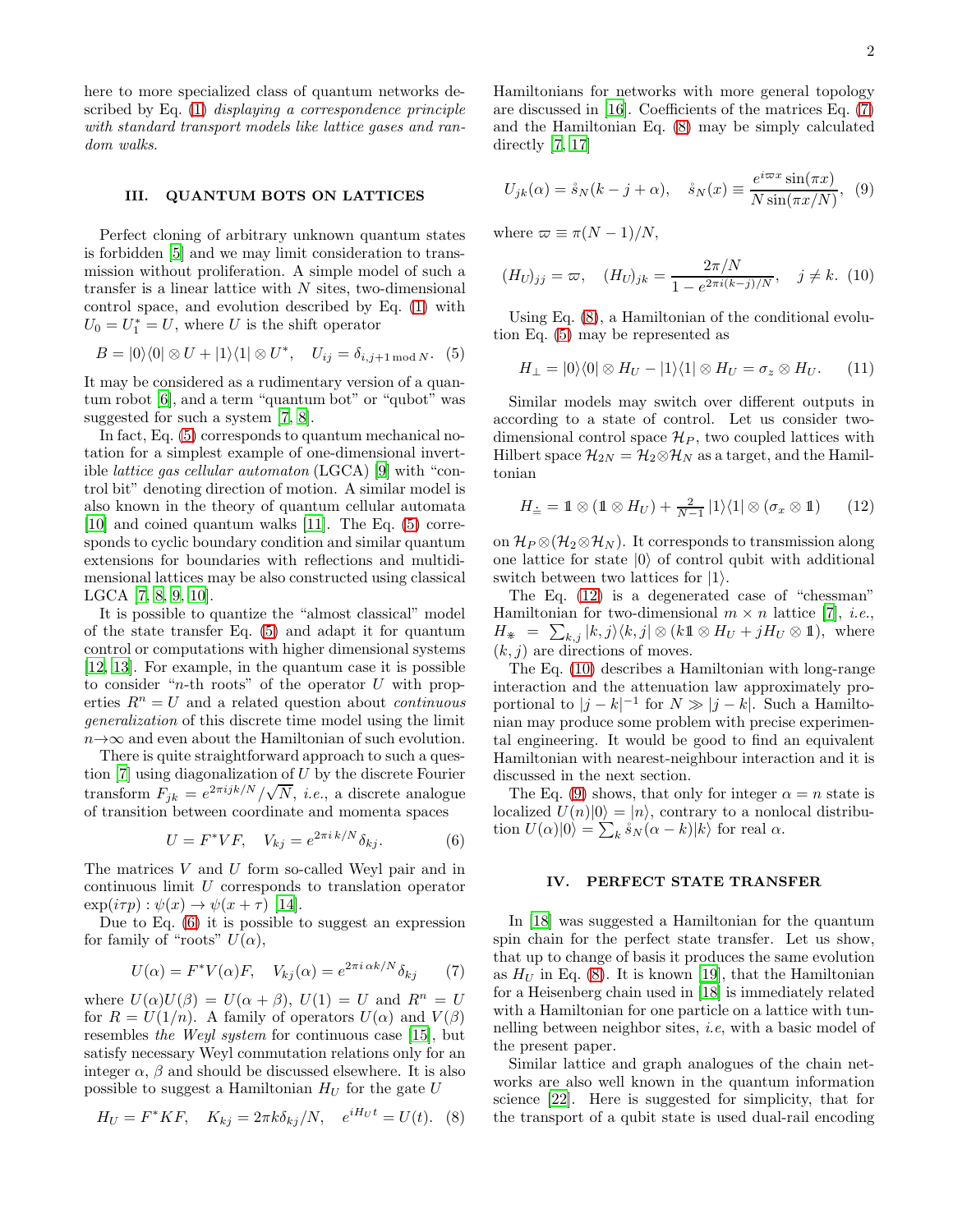[\[18,](#page-3-17) [23](#page-3-20)], because such a case has more direct relation with lattice models used here.

The operator K in Eq. [\(8\)](#page-1-5) is equal to  $J_z/h + \varpi \mathbb{1}$ , where  $J_z$  corresponds to a "fictitious" particle with spin  $(N-1)/2$ , h is Plank's constant, and  $\varpi$  was introduced after Eq. [\(9\)](#page-1-8). Operators  $J_x$ ,  $J_z = (K - \omega \mathbb{1})h$  and  $H'_U =$  $(H_U - \varpi \mathbb{1})h$  have the same eigenvalues and there is some operator  $\hat{O}_x$ :  $O_x H_U' O_x^* = J_x$ . It is enough to use the composition of the Fourier transform and the transition between  $J_x$  and  $J_z$  basis (see [\[19](#page-3-18), [20\]](#page-3-21)).

The operator  $\Omega J_x$  with a strength parameter  $\Omega$  corresponds to the Hamiltonian of the perfect state transfer introduced in [\[18\]](#page-3-17) and resolves the problem with a "nearest-neighbour representation" of the Hamiltonian  $H_U$  for the shift operator. In this basis instead of the shift matrix  $U$  we have higher dimensional representation of a rotation  $R_x(t) = \exp(it J_x/\hbar)$  [\[18](#page-3-17), [19,](#page-3-18) [20,](#page-3-21) [21\]](#page-3-22). Unlike the operator  $\exp(iH_U t) = U(t)$ , it displays localization of the initial state  $|0\rangle$  only for the extreme points of a lattice (chain), but it is enough for the perfect state transfer.

A conditional Hamiltonian like Eq. [\(11\)](#page-1-9) for such a transfer is  $\sigma_z \otimes J_x$ . More useful is analogue of Eq. [\(12\)](#page-1-6), *i.e.*,  $H_{\doteq} = \mathbb{1} \otimes \mathbb{1} \otimes J_x + \frac{2h}{N-1} |1\rangle\langle 1| \otimes \sigma_x \otimes \mathbb{1}$ , controlling of switch between two different output lines. Such Hamiltonians describe a controlled scalar excitation, but for transfer of a qubit state it is enough to double number of lattices.

In general, we can consider such a kind of models as a tensor product of three Hilbert spaces  $\mathcal{H}_{S} \otimes \mathcal{H}_{P} \otimes \mathcal{H}_{d}$ , viz, transmitted state, program and distributed target respectively. It is also can be considered as an extension of a control system to  $\mathcal{H}_S \otimes \mathcal{H}_P$ , when only subsystem  $\mathcal{H}_P$  may affect on transfer by  $\mathcal{H}_d$ .

Most methods discussed here may be used almost without change both for lattices and spin chains, because for the state transfer via spin chains with  $n$  nodes nowadays [\[18,](#page-3-17) [21,](#page-3-22) [23](#page-3-20), [24\]](#page-3-23) often is used only n-dimensional subspace of whole  $2^n$ -dimensional Hilbert space and a lattice with n nodes may be used instead.

For a spin chain a simple relation with a lattice model exists only for spin-half particles and so, using one lattice with an internal space  $\mathcal{H}_I = \mathcal{H}_S \otimes \mathcal{H}_P$  for the control and the transferred state, we lose the analogy with spin chains.

It is possible to realize the control with some quantum system attached to a single lattice or use multiple parallel lattices or spin chains [\[24\]](#page-3-23). The design with spin chains should utilize some interactions [\[21](#page-3-22), [25](#page-3-24)] for conditional dynamics. Realistic models of quantum information devices appropriate for such purposes may be found in many papers, from earliest suggestions [\[26,](#page-4-0) [27](#page-4-1)] till more recent works [\[25](#page-3-24), [28](#page-4-2)].

It should be emphasized, that there is some difference between a model of a global control of such chains [\[28](#page-4-2)] and the programmable dynamics discussed in the present paper. It is usual distinction between general and programmable quantum networks [\[29,](#page-4-3) [30](#page-4-4)], between the external control and the transfer driven by an internal state encoding a program of motion.

## <span id="page-2-0"></span>V. COINED QUANTUM WALK

A coined quantum walk on a circle [\[11\]](#page-3-10) may be considered formally as a special example of conditional quantum dynamics  $B$  Eq. [\(5\)](#page-1-2) with a control register, altered on each step by the Hadamard transform  $H =$  $(1 + i\sigma_y)/\sqrt{2}$  (or symmetric analogue  $(1 + i\sigma_x)/\sqrt{2}$  [\[31\]](#page-4-5)) with  $T$  steps of evolution described by the operator  $(BH)^T$ .

The theory of coined quantum walk has interesting outcome to analysis of the programmable quantum networks, because produces a wide set of examples with feeding a control register by nonorthogonal states. It was mentioned, that for usual theory of (non-stochastic) programmable quantum networks [\[1](#page-3-0), [2](#page-3-1), [3,](#page-3-2) [29,](#page-4-3) [30](#page-4-4)] different states of a program should be orthogonal to ensure Eq. [\(2\)](#page-0-2) and prevent entanglement between the program and a data Eq. [\(4\)](#page-0-5).

It is convenient also to compare the coined quantum walk with the *programmable quantum processors* [\[3,](#page-3-2) [29](#page-4-3), [30](#page-4-4)] containing third system, "a tape" and a gate  $F$  for altering of a state of a control register after each step of evolution. So, instead of one gate  $G$  Eq.  $(2)$  is used an analogue of classical processor timing  $(FG)^T$  [\[3](#page-3-2), [29](#page-4-3), [30](#page-4-4)].

A similar design may be used for programmable implementation of a coined quantum walk controlled by altered coin(s). Different models with set of (random) coins provide possibility of "tuning" from the quantum to classical-like behavior [\[32](#page-4-6), [33\]](#page-4-7). The programmable implementation of such a model could be compared with the generation of (pseudo)random numbers and the Monte-Carlo simulations by a classical computer.

Let us recall a quantum bot  $B \to G$ . [\(5\)](#page-1-2) with the control register used as a coin space. An application  $(BC_{\theta})^T$ with coins like  $C_{\theta} = \exp(i\theta \sigma_x), \ \theta \in [0, 2\pi]$  provide a smooth transition between an uniform motion and behavior of quantum walk [\[34](#page-4-8)]. It is possible to introduce a simplest controlled coined quantum walk with  $n$  different coins  $U_k$  and three quantum systems with a step composed from two operators:  $S_{(123)} = C_{(12)}B_{(23)}$ .

Here  $C_{(12)} \equiv C \otimes \mathbb{1}$  is C operator Eq. [\(1\)](#page-0-4) for first and second systems,  $B_{(23)} \equiv \mathbb{1} \otimes B$  is the operator B Eq. [\(5\)](#page-1-2) on second and third systems. If first system has a state  $|k\rangle$  during T steps,  $(S_{(123)})^T$  is a "qubot driven" quantum walk on third system with a coin  $U_k$ .

A state of a coin may be entangled with a state of a lattice. In such a case the second and third systems may be considered as a joint target, controlled by a state of first system.

Generalization of  $C$  Eq. [\(1\)](#page-0-4) for continuous parameters may be produced by the simple change of the sum to an integral [\[29](#page-4-3), [30](#page-4-4)] and let us use smooth tuning of coins like  $C_{\theta}$  above.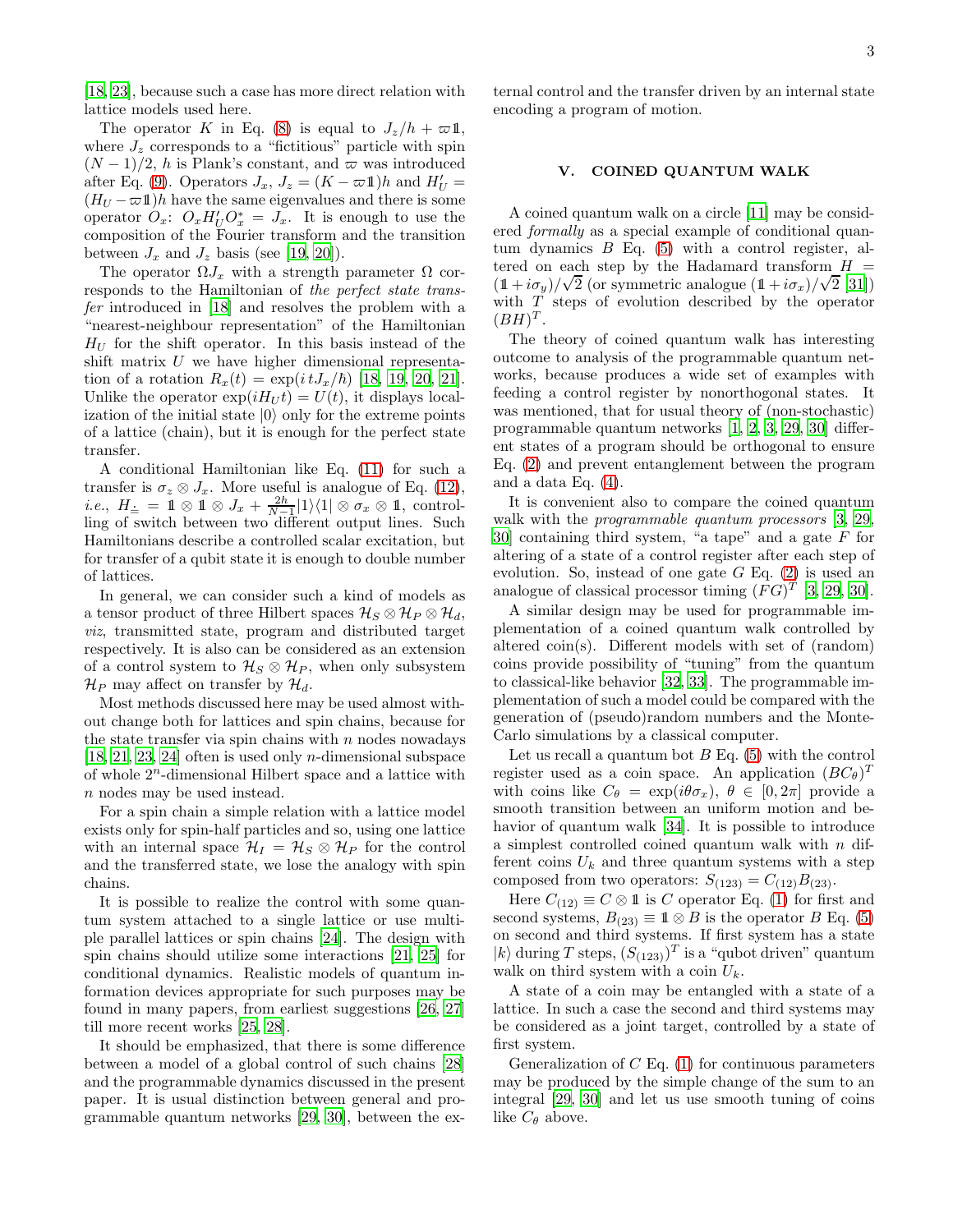### VI. CONCLUSIONS

In this work was considered unified approach to different models of the programmable quantum state transfer. It was used some methods of construction of programmable quantum networks with a higher-dimensional target system adapted for specific properties of distributed dynamical models.

It was shown, that a simple "qubot" model may be extended to a programmable system associated with a short-range Hamiltonian, coinciding with  $\Omega J_x$  operator for some fictitious particle with high spin and widely used nowadays in the theory of the perfect state transfer.

In the paper was considered only the coined quantum

- <span id="page-3-0"></span>[1] A. Barenco, D. Deutsch, A. K. Ekert, and R. Jozsa, "Conditional quantum dynamics and logic gates," *Phys. Rev. Lett.* 74, 4083–4086 (1995).
- <span id="page-3-1"></span>[2] M. A. Nielsen and I. L Chuang, "Programmable quantum gate arrays," *Phys. Rev. Lett.* 79, 321–324 (1997); *Preprint* quant-ph/9703032.
- <span id="page-3-2"></span>[3] A. Yu. Vlasov, "Classical programmability is enough for quantum circuits universality in approximate sense," *Preprint* quant-ph/0103119. A. Yu. Vlasov, "Universal quantum processors with arbitrary radix  $n>2$ ," *Int. Conf. Quantum Inf., ICQI 2001*, ?–?; *Preprint* quant-ph/0103127.
- <span id="page-3-3"></span>[4] S. Lloyd, A. J. Landahl, and J.-J. E. Slotine, "Universal quantum interfaces," *Phys. Rev. A* 69, 012305 (2004); *Preprint* quant-ph/0303048.
- <span id="page-3-4"></span>[5] W. K. Wootters and W. H. Zurek, "A single quantum cannot be cloned," *Nature* 299, 802–803 (1982).
- <span id="page-3-5"></span>[6] P. Benioff, "Quantum robots and environments," *Phys. Rev. A* 58, 893–904 (1998); *Preprint* quant-ph/9802067.
- <span id="page-3-6"></span>[7] A. Yu. Vlasov, "Quantum 'bots' on lattices," (Workshop "Think-tank on Computer Science Aspects [of Quantum Computation]," Institute for Scientific Interchange, Torino, Italy, 19–30 June 2000), unpublished.
- <span id="page-3-7"></span>[8] A. Yu. Vlasov, "On quantum cellular automata," *Preprint* quant-ph/0406119 (2004).
- <span id="page-3-8"></span>[9] T. Toffoli and N. Margolus, "Invertible cellular automata: A review," *Physica D* 45, 229–253 (1990).
- <span id="page-3-9"></span>[10] D. A. Meyer, "From quantum cellular automata to quantum lattice gases," *J. Stat. Phys.* 85, 551–574 (1996); *Preprint* quant-ph/9604003.
- <span id="page-3-10"></span>[11] D. Aharonov, A. Ambainis, J. Kempe, and U. Vazirani, "Quantum walks on graphs," in *Proc. 33rd STOC*, (ACM, New York, 2001) 50–59; *Preprint* quant-ph/0012090.
- <span id="page-3-11"></span>[12] D. Gottesman, "Fault-tolerant quantum computation with higher-dimensional systems," *Lect. Not. Comp. Sci.* 1509, 302–313 (1999); *Preprint* quant-ph/9802007.
- <span id="page-3-12"></span>[13] A. Yu. Vlasov, "Algebra of quantum computations with higher dimensional systems," *Proc. SPIE* 5128, 29–36 (2003); *Preprint* quant-ph/0210049.
- <span id="page-3-13"></span>[14] H. Weyl, *The Theory of Groups and Quantum Mechanics*, (Dover Publications, New York, 1931).
- <span id="page-3-14"></span>[15] N. N. Bogoliubov, A. A. Logunov, A. I. Oksak, and I. T. Todorov, *General Principles of Quantum Field The-*

walk because of particular structure. Formally, the coin space resembles a specific version of a control register and so a programmable model of such a system should use a "cascade" with two control registers for a single target system. It may be formally treated also using a joint system with a coin and a lattice as a new target for control.

It is shown also, that the application of the theory of programmable quantum networks illustrates some useful relations between three models mentioned above: the quantum bots and lattice gas automata (see Sec. [III\)](#page-1-1), the perfect quantum state transfer (see Sec. [IV\)](#page-1-0), and the coined quantum walk (see Sec. [V\)](#page-2-0).

*ory*, (Nauka, Moscow, 1987; Kluwer, Dordrecht, 1990). J. C. Baez, I. E. Segal, and Z. Zhou, *Introduction to Algebraic and Constructive Quantum Field Theory*, (Princeton University Press, Princeton, 1992).

- <span id="page-3-15"></span>[16] V. Košťák, G. M. Nikolopoulos, and I. Jex, "Perfect state transfer in networks of arbitrary topology and coupling configuration," *Phys. Rev. A* 75, 042319 (2007); *Preprint* quant-ph/0702016.
- <span id="page-3-16"></span>[17] L. B. W. Jolley, *Summation of Series*, (Dover Publications, New York, 1961).
- <span id="page-3-17"></span>[18] M. Christandl, N. Datta, A. Ekert, and A. J. Landahl, "Perfect state transfer in quantum spin networks," *Phys. Rev. Lett.* 92, 187902 (2004); *Preprint* quant-ph/0309131. M. Christandl, N. Datta, T. C. Dorlas, A. Ekert, A. Kay, and A. J. Landahl, "Perfect transfer of arbitrary states in quantum spin networks," *Phys. Rev. A* 71, 032312 (2005); *Preprint* quant-ph/0411020.
- <span id="page-3-18"></span>[19] R. P. Feynman, R. B. Leighton, and M. Sands, *The Feynman Lectures on Physics. III. Quantum Mechanics*, (Addison-Wesley, Reading, MA, 1965).
- <span id="page-3-21"></span>[20] M. Hamermesh, *Group Theory and its Applications to Physical Problems*, (Addison-Wesley, Reading, MA, 1964).
- <span id="page-3-22"></span>[21] A. Kay and M. Ericsson, "Geometric effects and computation in spin networks," *New J. Phys.* 7, 143 (2005); *Preprint* quant-ph/0504063.
- <span id="page-3-19"></span>[22] E. Farhi and S. Gutmann, "Quantum computation and decision trees," *Phys. Rev. A* 58, 915–928 (1998); *Preprint* quant-ph/9706062.
- <span id="page-3-20"></span>[23] D. Burgarth and S. Bose, "Conclusive and arbitrarily perfect quantum state transfer using parallel spin chain channels," *Phys. Rev. A* 71, 052315 (2005); *Preprint* quant-ph/0406112.
- <span id="page-3-23"></span>[24] D. Burgarth, V. Giovannetti, and S. Bose, "Efficient and perfect state transfer in quantum chains," *J. Phys. A: Math. Gen.* 38, 6793–6802 (2005); *Preprint* quant-ph/0410175.
- <span id="page-3-24"></span>[25] S. C. Benjamin, "Schemes for parallel quantum computation without local control of qubits," *Phys. Rev. A* 61, 020301(R) (2000); *Preprint* quant-ph/9909007. S. C. Benjamin and S. Bose, "Quantum computing with an always-on Heisenberg interaction," *Phys. Rev. Lett.* 90, 247901 (2003); *Preprint* quant-ph/0401071. S. C. Benjamin, "Multi-qubit gates in arrays coupled by 'always